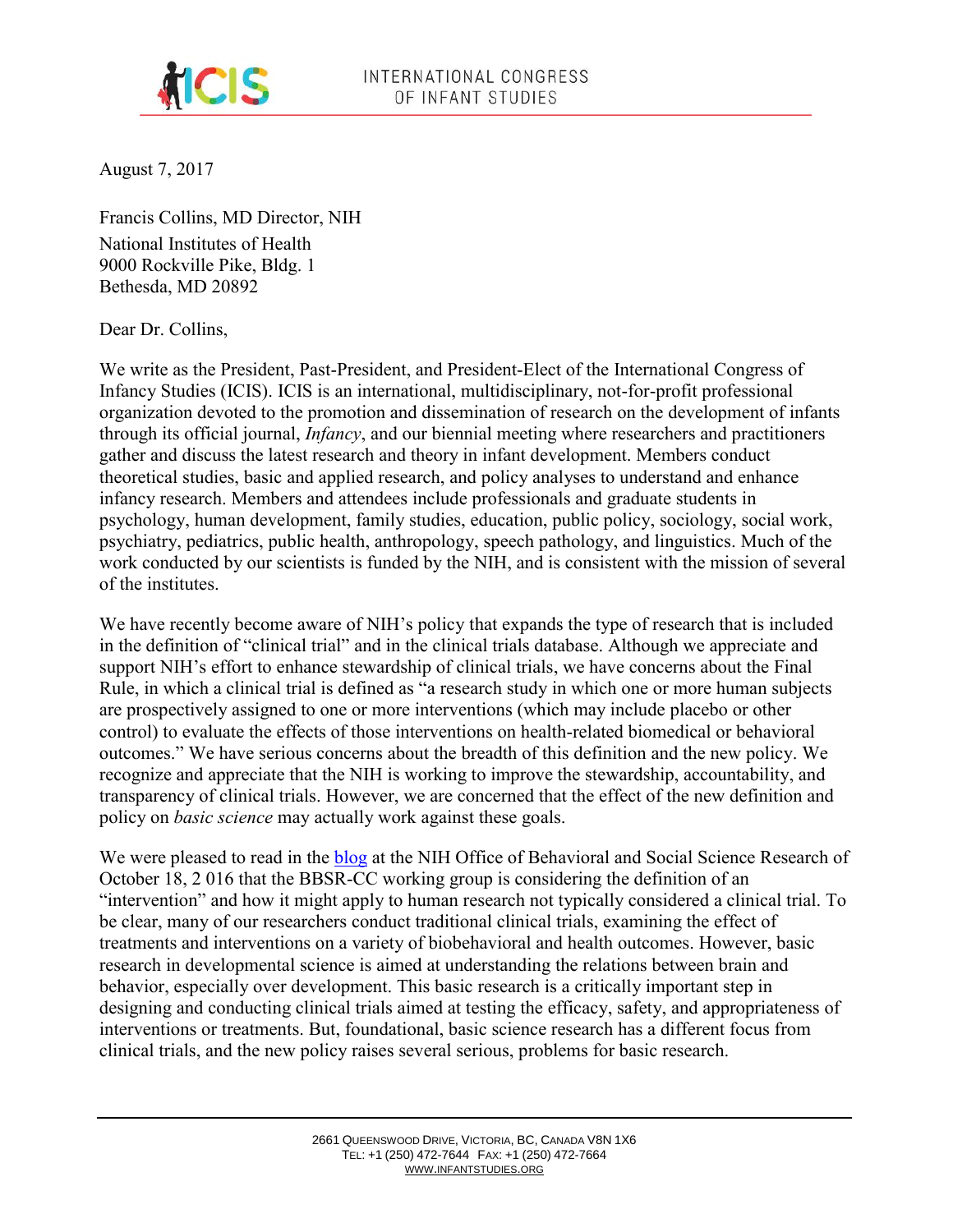

Simply labeling the work as a Clinical Trial is not the main problem. The concerns are the resulting policies and their effect on basic science, and ultimately on the efforts on the part of NIH to improve the stewardship, accountability, and transparency of clinical trials.

This change will negatively impact basic scientists in several ways. One potential impact is that this policy may result in a decrease in funding opportunities for basic scientists. The only funding opportunities available to basic scientists under this new policy is through clinical trial-specific funding opportunity announcements (FOAs). This means that if important basic science is to be conducted, it is critical that FOAs be formed that invite clinical trials that allow us to understand children's development. Moreover, when basic science researchers do submit grant applications, it is critical that the scientists who review those applications not only have expertise in clinical trials, and use trial-specific review criteria, but also have expertise in the basic science. There is no doubt that clinical trials are an important part of the research funded by NIH, but those clinical trials can only succeed when they are based on a strong foundation of basic science research, an area that is very much the responsibility of NIH.

As an illustration, basic science has uncovered how genetics and environmental factors interact across development, providing important insight into the timing and types of interventions that are important for understanding and preventing metabolic conditions, problems associated with stress, and mental health outcomes. Other basic science work has shown how parenting styles interact with child characteristics, such as temperament, and how development of behavior and mental health problems often occurs. Without basic research it would be impossible to design and implement interventions and treatments to help with developmental outcomes related to learning disabilities, obesity, metabolic disorders, mental health, and so on. Clearly, for clinical trials to prove useful and powerful, NIH should continue to support this foundational work.

The new policy also imposes an increased burden of questionable utility on basic science researchers. We acknowledge that the NIH may undertake regulatory action to improve public access to information about true clinical trials—that is, information relevant to FDA-regulated drugs, products and devices. But what is gained by placing basic science that does not involve those drugs, products or devices under increased regulatory burden? Particularly worrisome is that the penalties for noncompliance are significant. Basic scientists who are not conducting clinical trials of drugs, products, or devices would be penalized for not fully complying with the new policy with criminal and civil judicial actions, civil monetary penalties, and loss of federal funding.

The change in policy also has the potential to create confusion for the public. One important role of ClinicalTrials.gov is to give the public access to information about NIH-funded clinical trials. We are concerned that the public will be confused if ClinicalTrials.gov includes both true clinical trials—in which interventions are being tested and the public may be eligible to enroll—and basic science—in which the public is not eligible to enroll. Even with careful adjustments that fully describe basic research on the ClinicalTrials.gov website, including basic research in ClinicalTrials.gov has the potential to reduce transparency for the public on what are true NIHfunded clinical trials.